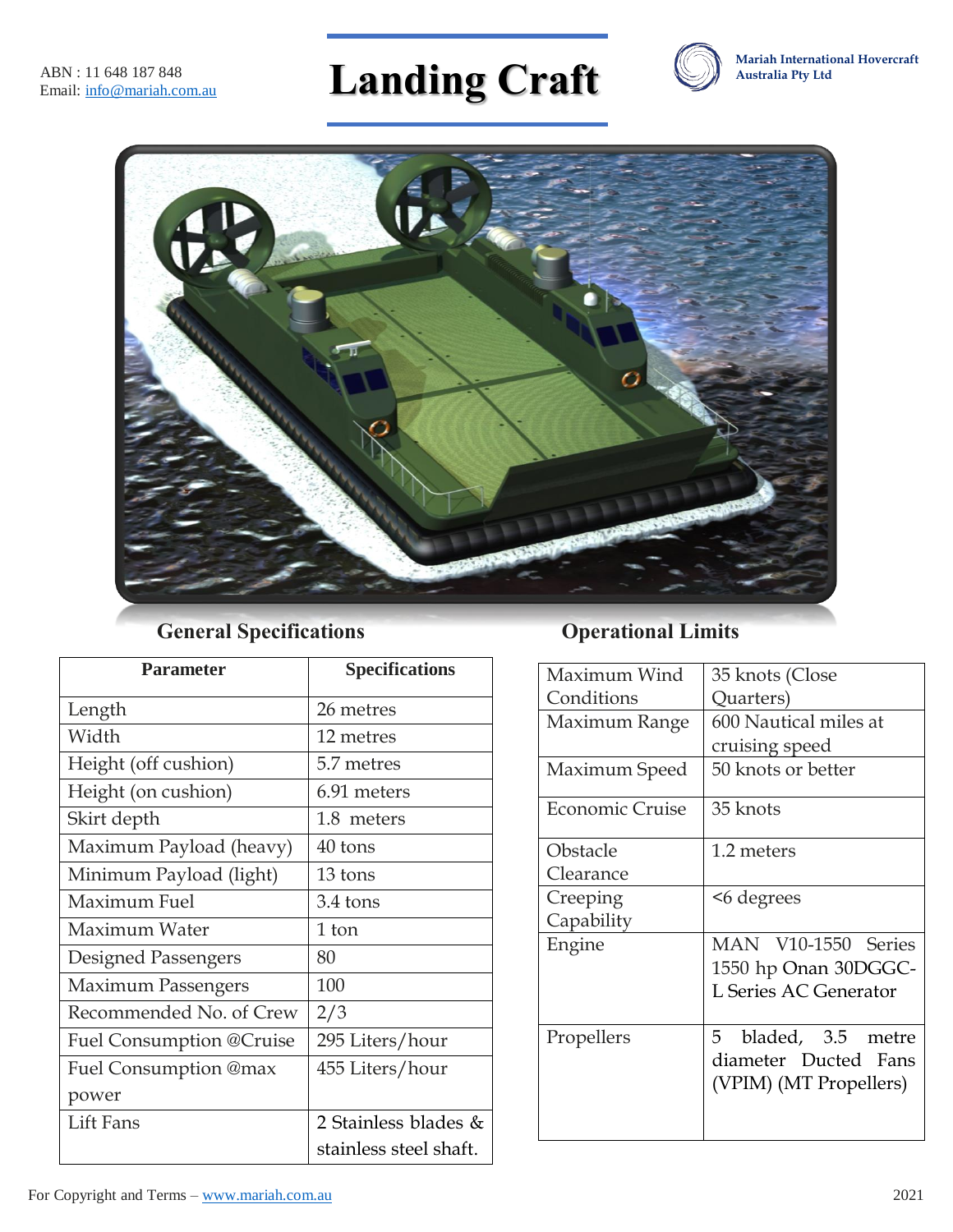### **Classification**



- GL's Rules for Classification of Naval Ships
- ▶ British Hovercraft Safety Rules
- Special Service Craft Rules Hull Construction
- The hull structure is Kevlar/Carbon composite; strengthened with Kevlar/Carbon PVC foam cored longitudinal and transverse frames.
- $\triangleright$  The lower air chamber void is filled with polyurethane foam for additional impact strength and buoyancy.
- $\triangleright$  The bottom skin is ridged and curved in to the bow for greater tensile strength, and to reduce wave impact.

#### **Superstructure**

- The superstructure is constructed from E-glass/ Kevlar/Carbon PVC cored panels.
- $\triangleright$  Large open well deck to enable the transport of Machinery and or equipment
- $\triangleright$  Space for 40 ft std shipping container.
- The bridge and Crew quarters are located each side of the open well deck. In a narrow structure along the deck, windows are high impact laminated glass, ballistic glass is optional; the bridge fwd windows have wipers and de-icers.
- $\triangleright$  A hatch is position aft of the bridge; to access the equipment placed on the superstructure roof and to act as an escape hatch.
- $\triangleright$  Bow ramp is manufactured from Core sandwich composite structure. The operation is hydraulic with manual override.
- $\triangleright$  The well deck is self draining.

#### **Elevators**

- 2 elevators Kevlar/Carbon/PVC cored mounted in the duct.
- $\triangleright$  Computer controlled, with manual override.

*\*For more details, contact us via contact form, email or phone.*